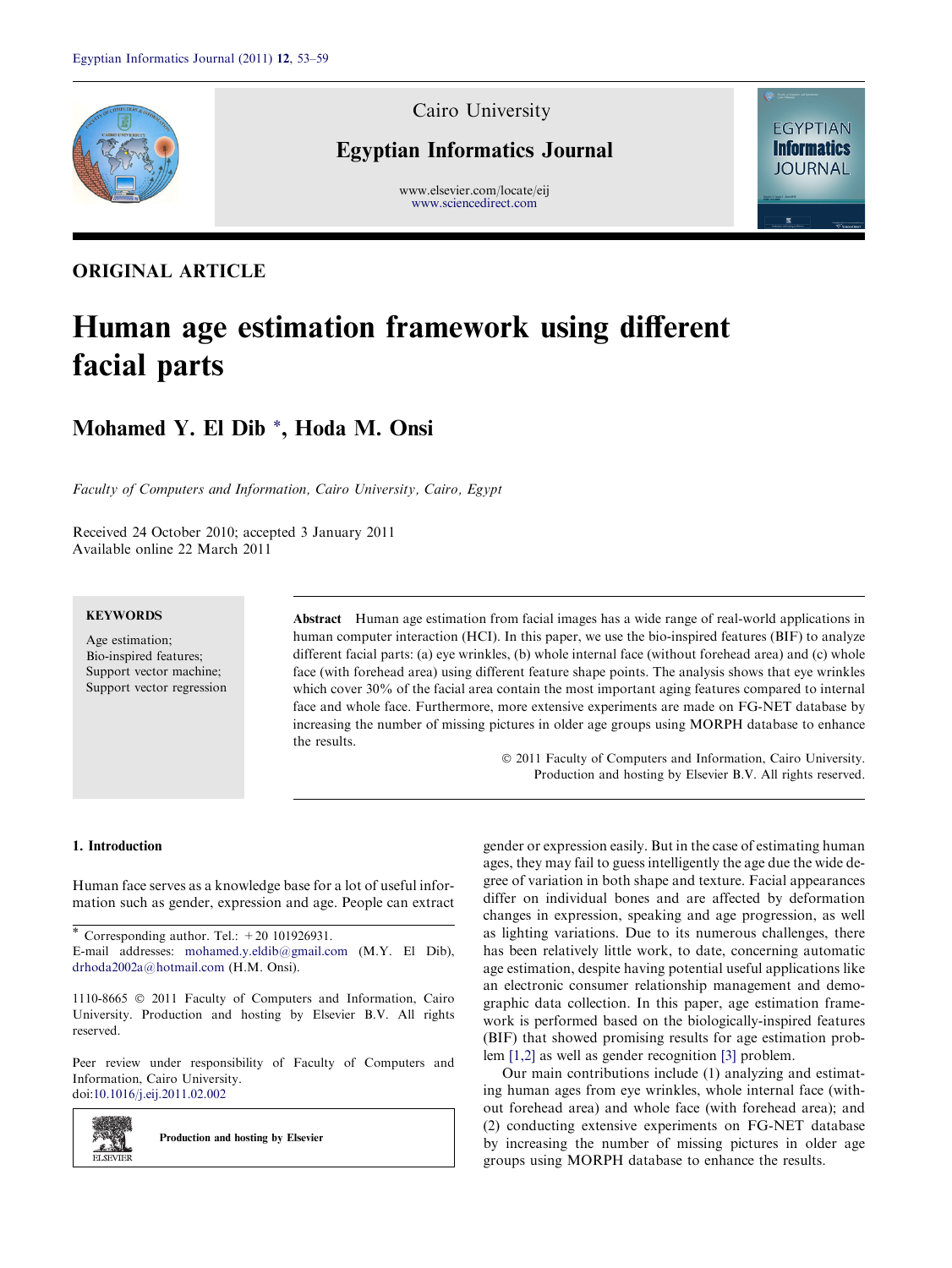The paper is organized as follows. In Section 2; we present the related work. Section 3 gives an overview of bio-inspired model. Section 4 explains the proposed age estimation framework. Section 5 describes our results on the publicly available FG-NET [\[4\].](#page-6-0) Section 6 shows result of increasing older age groups in FG-NET aging database using MORPH [\[5\]](#page-6-0) dataset. Finally, Section 7 draws some conclusions and discusses our future work.

# 2. Related work

There is plentiful existing work on the facial aging progress, originating from psychological and biological studies. However, most of it aims at simulating the aging effects on human faces [\[6\]](#page-6-0) (i.e., simulate how the face would look like at a certain age), which is the inverse procedure of age estimation. Age estimation approaches fall into two categories: (a) classificationbased [\[7–10\]](#page-6-0) and (b) regression-based [\[1,6,10–13\].](#page-6-0) An example of classification-based work is by [\[8\]](#page-6-0) where an anthropometric model has been for age classification based on cranio-facial development theory and skin wrinkle analysis, with human faces finally classified into three groups: babies, young adults and senior adults. Geng et al. [\[7\]](#page-6-0) defines the AGing pattErn Subspace (AGES) method which studies a subspace representation of aging sequences and estimating age by projecting the test face into the subspace.

In the second category of works, age estimation is viewed as a regression problem where facial features are extracted by the active appearance models (AAMs) [\[14\]](#page-6-0) that incorporate shape and appearance information together. An input face image is then represented by a set of fitted model parameters. The regression coefficients are estimated from training data with an assumption of the regression function such as a quadratic model (QM) [\[9\].](#page-6-0) Yanet al. [\[12,13\]](#page-6-0) also dealt with age uncertainty by formulating a semi-definite programming problem [\[13\]](#page-6-0) or utilizing an EM-based algorithm [\[12\]](#page-6-0) where they adopted traditional discriminative methods, using image intensities directly or other features exhaustively extracted from images. Suo et al. [\[6\]](#page-6-0) presented compositional and dynamic models which decompose a face into parts and represent the face aging process dynamics as a first-order Markov chain on sparse graphs. On the front of features utilized in age estimation, the recently proposed BIF have shown very promising results [\[1,2\].](#page-6-0) Guo et al. [\[1\]](#page-6-0) investigated the biologically-inspired features (BIF) for human age estimation from faces. Their main contributions included (1) Gabor filters with smaller sizes, (2) a new operator "STD" to encode the aging subtlety on faces. The main drawback of their work is that the facial landmarks for the face image were performed manually. Guo et al. [\[2\]](#page-6-0) conducted a comprehensive study using BIF with manifold learning techniques and designed three frameworks for automatic age estimation that exhibit high performance that does not require manual separation of males and females prior to age estimation.

# 3. Bio-inspired model

Recent work suggests that visual processing in the cortex can be modeled as a hierarchy of increasingly sophisticated representations [\[15\].](#page-6-0) A recent theory suggests that the feed-forward



Figure 1 Bio-inspired model.

path of object recognition in the cortex accounts for the first few hundred milliseconds of visual processing in primate cortex which follows a mostly feed-forward hierarchy [\[15\] \[16\]](#page-6-0). Riesenhuber et al. [\[15\]](#page-6-0) proposed a new hierarchical model derived from a feed-forward model of the primate visual object recognition pathway, called the ''HMAX'' model.

The standard framework as shown in Fig. 1 consists of different layers of computational units called simple (S) and complex (c) cell units creating increasing complexity as the layers progress from the primary visual cortex (V1) to inferior temporal cortex (IT) [\[1,15\]](#page-6-0). A notable property of the model is the nonlinear maximum operation ''MAX'' over the S units rather than the linear summation operation ''SUM'' in pooling inputs at the  $c$  layers. Specifically, the first layer of the model, called the  $S_1$  layer, is created by convolving a pyramid of Gabor filters at 4 orientations and 16 scales, over the input gray-level image. Adjacent two scales of  $S_1$  units are then grouped together to form 8 ''bands'' of units for each orientation. The second layer, called the  $c_1$  layer, is then generated by taking the maximum values within a local spatial neighborhood and across the scales within a band. So the resulted  $c_1$  representation contains 8 bands and 4 orientations. The advantage of taking the ''MAX'' operation within a small range of position and scale is to tolerate small shifts and scale changes [\[1\].](#page-6-0)

#### 4. Proposed age estimation framework

As shown in the diagram of [Fig. 2,](#page-2-0) the proposed age estimation algorithm consists of two main stages, namely (1) preprocessing stage and (2) age estimation process.

# 4.1. Framework structure

In preprocessing stage, the facial landmarks for the whole face, internal face and eye wrinkles are detected automatically using Active Shape Model (ASM) block. The images are cropped to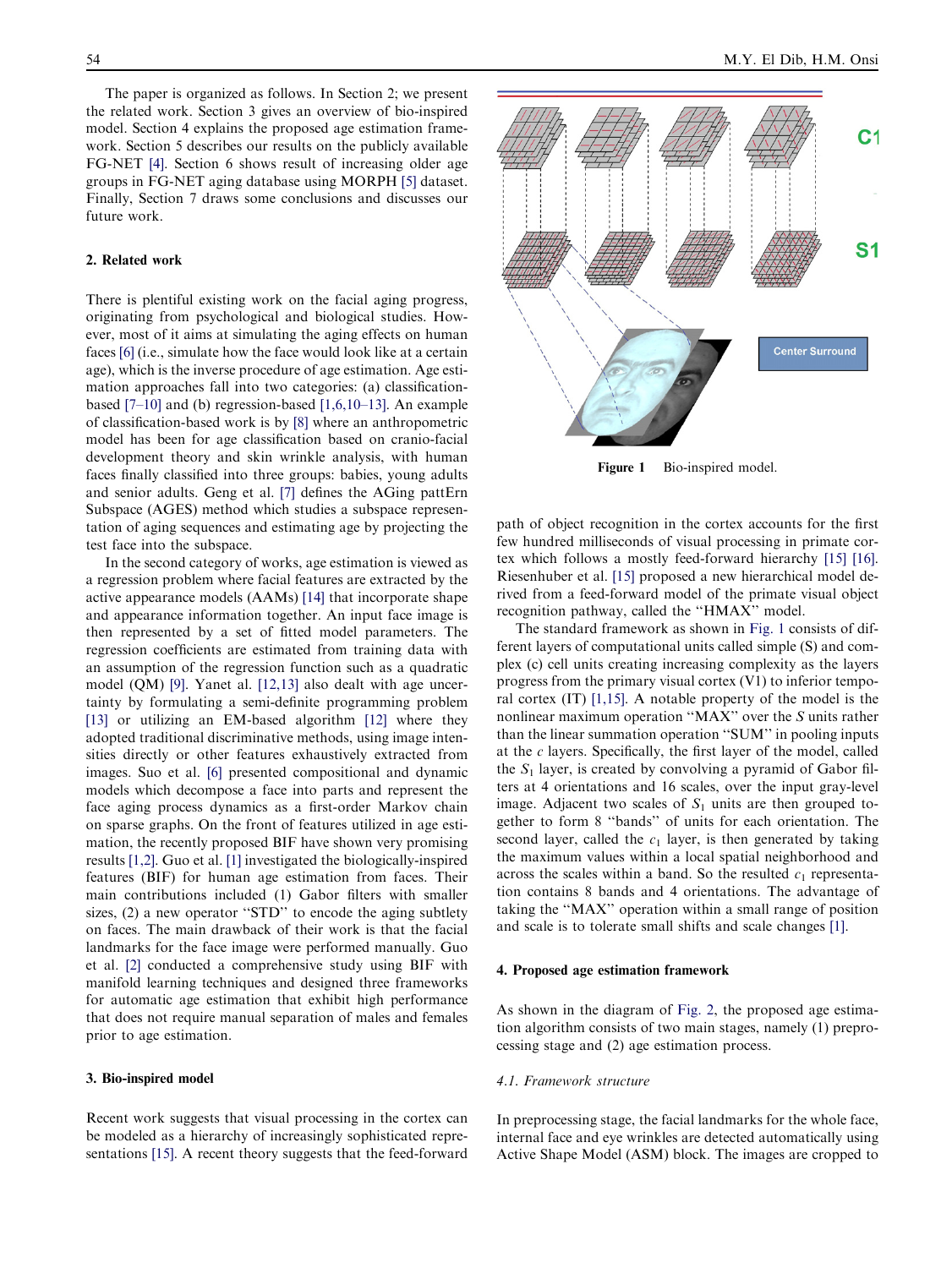<span id="page-2-0"></span>

Figure 2 Age estimation framework.

the area covering a fixed number of points generated from the ASM stage (several numbers of points were tested experimentally). Then, in the age estimation process, the cropped images undergo filtering by a family of Gabor functions at different orientations and scales using  $S_1$  block. The filtered outputs undergo a feature dimensionality reduction step by keeping the maximum (MAX) and standard deviations (STD) of the Gabor filtered outputs using  $c_1$  block. Finally, both classification-based and regression-based models were used in the training phase (Support Vector Machine SVM and Support Vector Regression SVR in this case) to produce the final age model estimator.

# 4.2. Face feature localizer

In this step, we aim at accurately localizing the facial region to extract features only from the relevant parts of the input image. We use Active Shape Models [\[17\]](#page-6-0) for automatic localization of facial landmark points in two main stages, namely training and fitting. In the training stage, we manually locate landmark points for hundreds of images [\[18\]](#page-6-0) in such a way that each landmark represents a distinguishable point presented on every example image. We aim at analyzing eye wrinkles using 20 points, internal face area using 58 points and whole face using 75 points which were provided by [\[18,19\],](#page-6-0) respectively. The purpose of this analysis is to determine the locations of the most important aging features using eye wrinkles or internal face only rather than using the whole face area. Finally, we build three separate statistical shape models (1) 75 points shape model; (2) 20 points shape model; and (3) 58 points shape model by ASM based on the annotated images. Where, the used points that describe each facial part are uncorrelated to each other.

Having built the shape models, points on the incoming face image are fitted. First, we detect the whole face, eye wrinkles and internal face in the input image using 75, 20 and 58 points shape models, respectively. Second, we initialize the shape points and align images to obtain automatically the detected shape features. Finally the input image is cropped to the area covered by the ASM fitted landmark points. The difference



Figure 3 58, 20 and 75 points samples from FG-NET.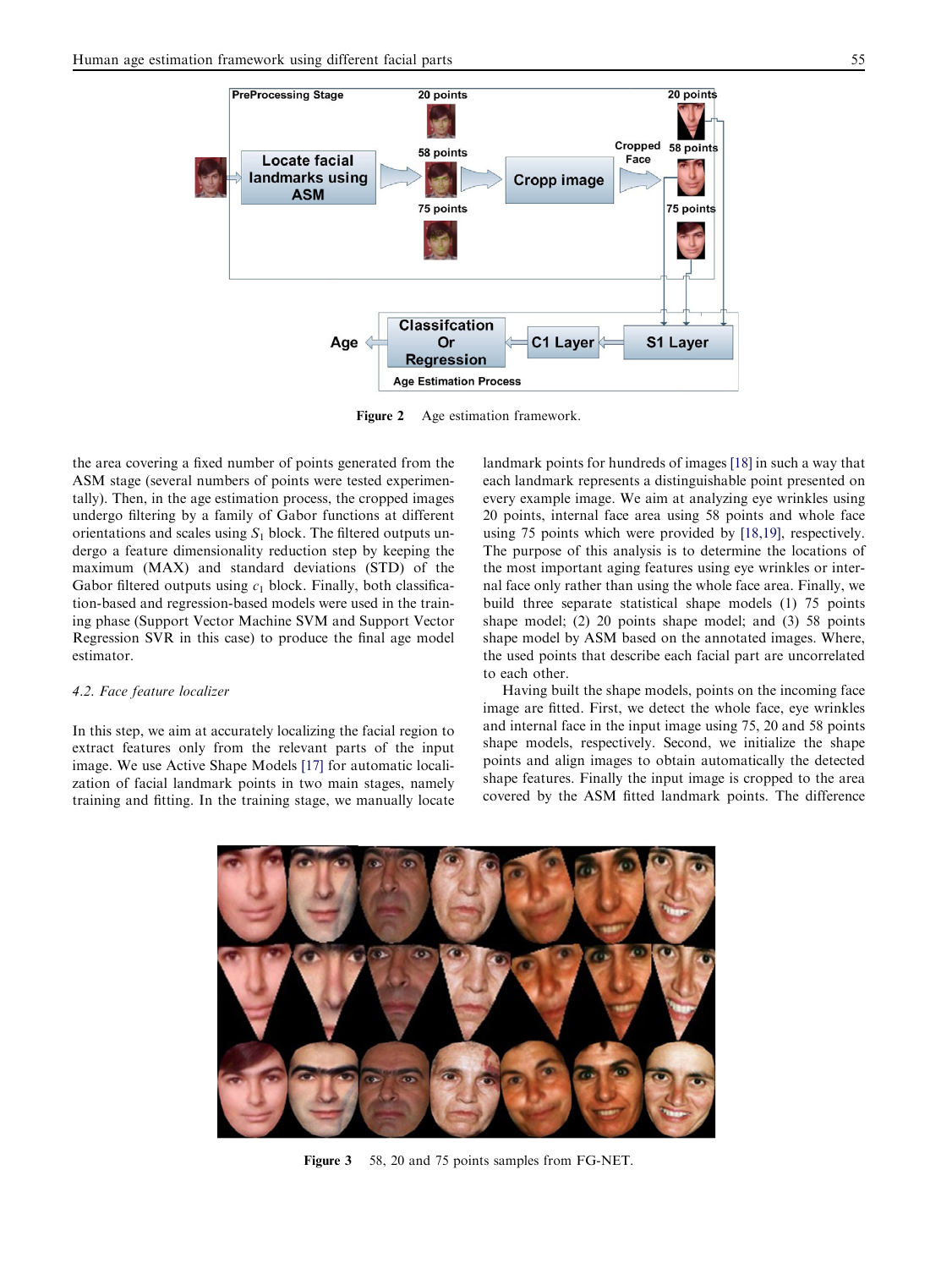between using 75, 20 and 58 landmark points is illustrated in [Fig. 3.](#page-2-0)

#### 4.3. Face representation

Texture features have proven to be distinctive for the task of age estimation from facial images [\[1,20\]](#page-6-0). Particularly, the use of Gabor features has proven to be successful as in [\[1,2,20\]](#page-6-0). We use the bio-inspired features (BIF) to capture aging patterns which have two layers  $S_1$  and  $c_1$ .

 $S_1$  is created with a Gabor filtering on the cropped image output from the Active Shape Model (ASM) block [\[17–19\]](#page-6-0) with 8 orientations and 16 scales. Gabor functions for a particular scale (sigma) and orientation (theta) are described by the following equation:

$$
G(x, y) = \exp\left(-\frac{(X^2 + \gamma^2 Y^2)}{2\sigma^2}\right) \times \cos\left(\frac{2\pi}{\lambda}X\right)
$$
 (1)

where  $X = x \cos \theta + y \sin \theta$  and  $Y = -x \cos \theta + y \sin \theta$ .

We adjusted  $\theta$  to vary between 0 and  $\pi$ . The parameters  $\lambda$ (wavelength),  $\sigma$  (effective width), and  $\gamma$  (aspect ratio) = 0.3 are based on the work in [\[1\]](#page-6-0). The starting filter size is chosen to be  $(3 \times 3)$  due to experiments selection. Fig. 4 shows the output of  $S_1$  layer for eye wrinkles, internal face and whole face.

Gabor filtered outputs can serve as candidate features for the age estimation problem. However, they are of a very high dimension leading to difficulties in training. In addition, there are redundancies in the Gabor filter outputs. Hence, a usually adopted scheme is to summarize the outputs of the Gabor filters using some statistics measure. Here, we adopt the second layer  $C_1$  that is used in [\[1\]](#page-6-0) and proven to work quite well. It has two operations, namely the maximum "MAX" and standard deviations ''STD'' with a variation on the MAX definition by avoiding image subsampling to keep local variations which might be important for characterizing facial details (e.g., wrinkles, creases and muscles drop).



Figure 4 Gabor filtered results at band 1 with filter size  $3 \times 3$  at four orientations for eye wrinkles, internal face and whole face.

|  |  |  |  |  |  | <b>Table 1</b> SVR and SVM model parameters. |
|--|--|--|--|--|--|----------------------------------------------|
|--|--|--|--|--|--|----------------------------------------------|

| <b>SVR</b>                                         | <b>SVM</b> |
|----------------------------------------------------|------------|
| $C = 1,5,30,60$ (ages < 30)                        | $C = 1000$ |
| $C = 240,1000$ (ages $> 30$ )                      |            |
| $\gamma = 0.000308, \ \epsilon = 0.1, \ e = 0.002$ |            |

$$
F_i = \max(x_i^j, x_i^{j+1})
$$
\n<sup>(2)</sup>

where  $F_i$  corresponds to the maximum value of two adjacent filters in the same scale in the  $S_1$  layer band at pixel i

$$
std = \sqrt{\frac{1}{N_s \times N_s} \sum_{i=1}^{N_s \times N_s} (F_i - \overline{F})^2}
$$
 (3)

where  $x_i^j$  and  $x_i^{j+1}$  are the filtered values with scales j and  $j+1$ at pixel *i*.  $\overline{F}$  is the mean value of the filtered values within pooling grid size of  $N_s \times N_s$ .

## 4.4. Classification or regression

Age estimation can be treated as a classification problem, when each age is considered as a class label. Alternatively, age estimation can be treated as a regression problem, where each age is considered a regression value. In our experiments, we use both SVR and SVM methods for age estimation on the FG-NET [\[4\]](#page-6-0) and the MORPH [\[5\]](#page-6-0) standard databases. The RBF SVR can address the three limitations of the traditional quadratic regression model [\[21\]](#page-6-0): (1) the simple quadratic function may not model the complex aging process, especially for a large span of years, e.g., 0–70; (2) the least square estimation is sensitive to outliers that come from incorrect labels when collecting a large image database; and (3) the least square estimate criterion only minimizes the empirical risk which may not generalize well for unseen examples [\[10,21\]](#page-6-0).

A face feature localizer is used to find the facial landmarks of eye wrinkles, internal face and whole face in each image using Active Shape Model stage (ASM). Then, the images are cropped and resized to  $59 \times 80$  gray-level images. For the face representation; we use the biologically-inspired features to encode the aging features on each facial part. We build six SVR models and one SVM model using the experimentally selected parameters provided in Table 1. Using SVR or SVM separately cannot adequately estimate age because of the diversity of the aging process across different ages. Hence, we combine SVR and SVM models by selecting which model to use over each age group, based on MSE results over the training. The age of the test image is predicted using a cascade of SVM and SVR models by taking the average over the estimated ages as shown in [Fig 5](#page-4-0). Then, based on the decision nodes, the final age is estimated.

# 5. Experiments

#### 5.1. Evaluation measures

Two measures to evaluate age estimation performance: (1) Mean Absolute Error (MAE) and (2) Cumulative score (CS). The MAE is defined as the average of the absolute errors between the estimated ages and the ground truth ages.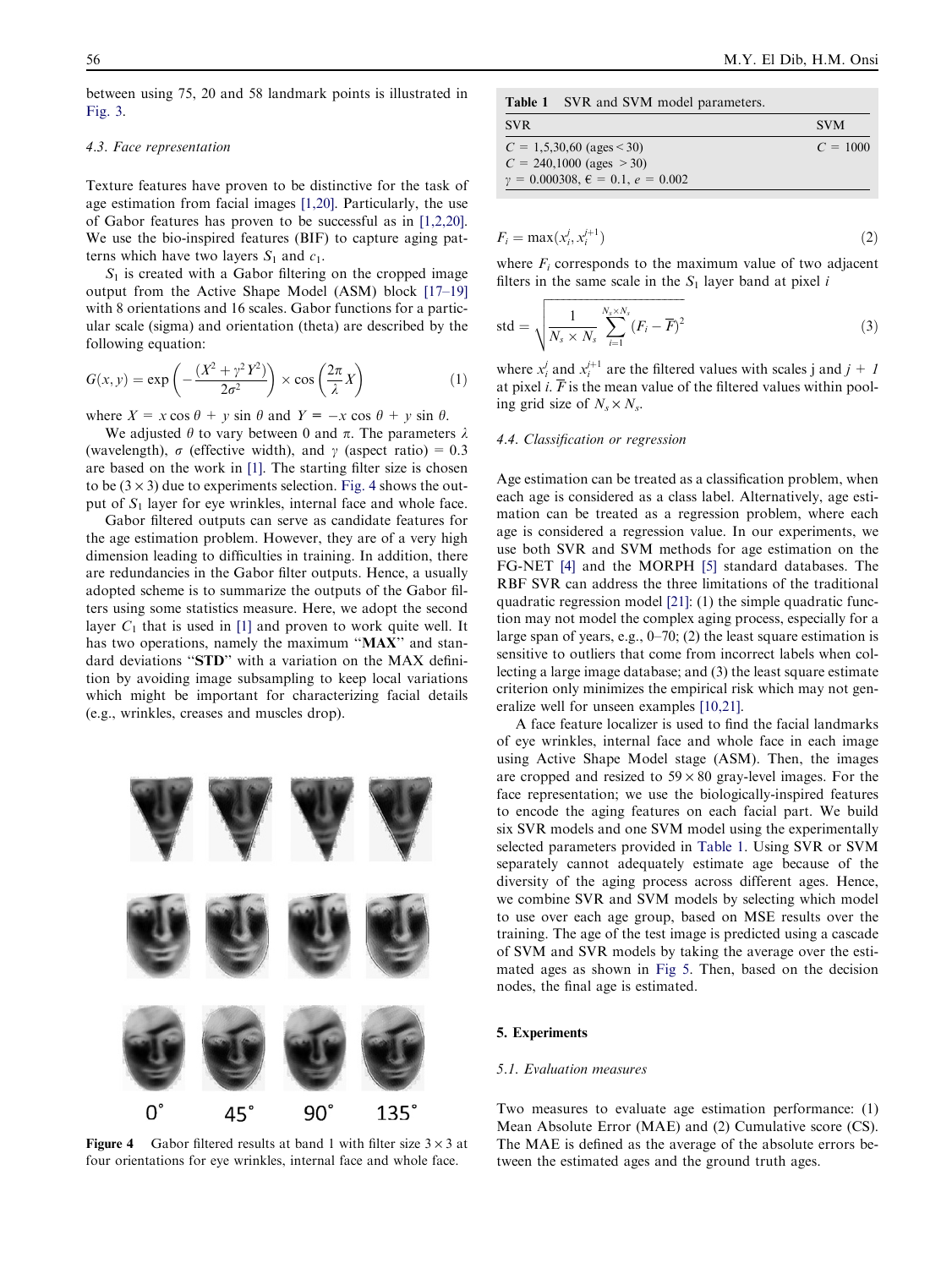<span id="page-4-0"></span>

Figure 5 Age estimation process for test images using six SVR and one SVM model.

$$
\text{MAE} = \sum_{k=1}^{N} \frac{|\hat{l}_k - l_k|}{N} \tag{4}
$$

where  $l_k$  is the ground truth age for the test is image k and  $\hat{l}_k$  is the estimated age and  $N$  is the total number of test images. The cumulative score CS(*j*) is defined as  $\frac{N_{\text{esi}}}{N} \times 100\%$  where  $N_{\text{esi}}$  is the number of test images on which the age estimation makes an absolute error no higher than *j* years.

# 5.2. Datasets

The FG-NET [\[4\]](#page-6-0) and MORPH [\[5\]](#page-6-0) aging databases are used, which are publicly available to evaluate the performance of our approach. The FG-NET contains 1002 face images of 82 subjects with ages ranging from 0 to 69 with large variation of lighting, pose, and expression. While, The MORPH database is organized into albums, album 1 contains 1690 face images of 515 subjects ranging in age from 15 to 68 years for men and women of various ancestry groups. While, album 2 contains more than 20,000 face images obtained from more than 4000 individuals. We use the BioID Face Database [\[19\]](#page-6-0) which has a large variety of illumination, background and face size. It contains 1521 gray-level images with a resolution of  $384 \times 286$  pixels. Each one shows the frontal view of a face of one out of 23 different test persons with 20 landmark points covering the area under the eyes.

# 5.3. Results and analysis

A Leave-One-Person-Out (LOPO) test strategy is used on the FG-NET database to evaluate the performance of eye wrinkles, internal face and whole face.

Experimental results are shown in Table 2 on FG-NET database. The MAEs of eye wrinkles and internal face are 3.71 and 3.69, respectively, where they are close to the MAE of whole face 3.17. So, if 75 points cover the whole face with 100% coverage, internal face (58 points) covers 70% of the face and eye wrinkles (20 points) covers 30% of the face. It is clear that, eye wrinkles contain the most important aging features compared to internal face and whole as shown also from the values of MAEs.

Table 2 MAE (years) at different age groups for whole face, eye wrinkles and internal face on FG-NET.

| Range level    | Rng       |      | Internal face | Eye   | Whole face |  |
|----------------|-----------|------|---------------|-------|------------|--|
|                | $0 - 9$   | 372  | 1.67          | 2.11  | 1.73       |  |
| 2              | $10 - 19$ | 338  | 1.09          | 1.20  | 1.42       |  |
| 3              | $20 - 29$ | 144  | 3.31          | 3.74  | 3.58       |  |
| $\overline{4}$ | $30 - 39$ | 79   | 7.87          | 9.17  | 9.19       |  |
| 5              | $40 - 49$ | 46   | 13.02         | 15.47 | 16.53      |  |
| 6              | $50 - 59$ | 15   | 18            | 21.78 | 14.00      |  |
|                | $60 - 69$ | 8    | 26.25         | 36.43 | 33.85      |  |
| <b>Total</b>   |           | 1002 | 3.17          | 3.71  | 3.69       |  |

Finally, In the FG-NET database, our facial analysis has MAE of 3.17, 3.71 and 3.69 years for whole face, eye wrinkles and internal face respectively. These average errors are substantially smaller than the RUN method [\[13\]](#page-6-0) (5.78 years), BM [\[12\]](#page-6-0) (5.33 years), LARR [\[10\]](#page-6-0) (5.07 years), and even significantly lower than the very recent RPK [\[1\]](#page-6-0) (4.95 years) and BIF [\[1\]](#page-6-0) (4.77 years) approaches which were announced to be the best reported results so far. See Table 3 for more methods. CS curves are similarly shown in [Fig. 6](#page-5-0) for eye wrinkles, internal face and whole face.

Table 3 MAE (years) comparisons.

| Method                    | <b>FG-NET</b> |
|---------------------------|---------------|
| <b>WAS</b> [5]            | 8.06          |
| $AGES$ [5]                | 6.77          |
| QM [7]                    | 6.55          |
| $AGESida$ [5]             | 6.22          |
| <b>RUN</b> [11]           | 5.78          |
| <b>BM</b> [10]            | 5.33          |
| LARR <sub>[8]</sub>       | 5.07          |
| <b>PFA</b> [12]           | 4.97          |
| <b>RPK [1]</b>            | 4.95          |
| BIF[1]                    | 4.77          |
| Eye wrinkles (20 points)  | 3.71          |
| Internal face (58 points) | 3.69          |
| Whole face (75 points)    | 3.17          |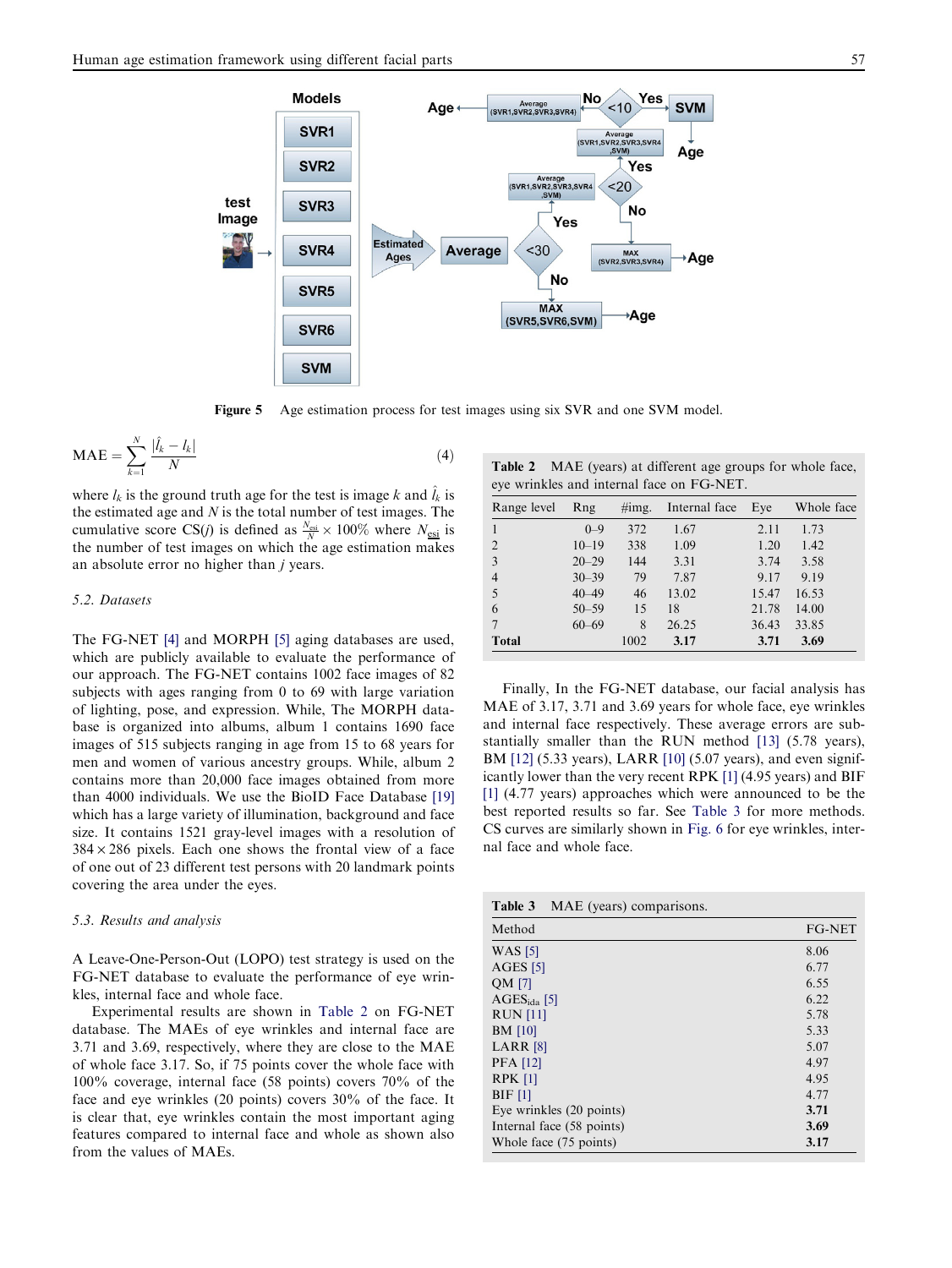

Figure 6 Cumulative scores for eye wrinkles, internal face and whole face at absolute error levels from 0 to 20 years.

FG-NET has a small number of face images in the old range group (8 face images in the age range of 60–69 range level 7 and 15 face images in 50–59 range level 6), while it has a large number of face images in the younger range groups (range level 1–372 face images in the age range 0–9). This clarifies why classifiers like SVM or SVR cannot work well on the FG-NET database. This also tells why older age groups have much larger errors in those range levels as shown in [Table 2.](#page-4-0)

We overcome this limitation by using the MORPH database to increase the number of missing pictures in each age group using the following assumptions:

- 1. Largest numbers of images exist in age group (0–9). So, we cover each age group with pictures equal to 372 images as in range level 1. By this way, the number of pictures are equally distributed in each age group.
- 2. We use MORPH dataset for range levels completion.
- 3. The images used to complete the missing age groups were chosen in a predefined manner. It is illustrated in the next section.
- 4. We complete all range levels except range level 1 and 2, because, subjects in MORPH are ranging in age from 15 to 68 years.
- 5. We cannot use ages from 15 to 19 in range level 2 due to the missing ages ranging from 10 to 14 in range level 2 which will affect on the integrity and fairness of the distribution of this range level.

#### <span id="page-5-0"></span>58 M.Y. El Dib, H.M. Onsi

# 6. MORPH pictures selection criteria

We use album 1 and 2 for selecting pictures for each range level. First, we group all pictures related to each age group separately. Then, the number of missing pictures in each age group in FG-NET is found by the following equation:

$$
m_j = \text{MAX}(AG_i) - AG_j \tag{5}
$$

where  $m_i$  denotes the total number of missing images to be completed for Age Group *j*,  $MAX(AG_i)$  denotes maximum number of images for Age Group i and  $AG_i$  denotes the number of images for Age Group j.

Next, we need to find the number of missing pictures for each age inside each age group, which is described by the equation:

$$
m_{nj} = \frac{m_j}{\text{MAX}(A_j) - \text{MIN}(A_j)}
$$
(6)

where  $m_{nj}$  denotes the number of missing pictures to be completed for age *n* for Age Group *j*.  $MAX(A_j)$  denotes the maximum Age for Age Group *j*. While,  $MIN(A_i)$  denotes the minimum Age for Age Group j.

For every  $m_{nj}$ , we choose whites and blacks using the following equations:

$$
W_{nj} = m_{nj}/2 \tag{7}
$$

$$
B_{nj} = m_{nj} - W_{nj} \tag{8}
$$

where  $W_{nj}$  denotes the number of pictures for whites for Age *n* and Age Group j.  $B_{nj}$  denotes the number of pictures for blacks for Age  $n$  and Age Group  $j$ .

For every  $W_{nj}$  and  $B_{nj}$ , we choose males and females as described in the following equations:

$$
MAW'_{nj} = W_{nj}/2
$$
\n(9)

$$
\text{FEW}_{nj}^l = \text{MAW}_{nj}^l - W_{nj} \tag{10}
$$

$$
\mathbf{MAB}_{nj}^l = B_{nj}2\tag{11}
$$

$$
FEB_{nj}^l = MAB_{nj}^l - B_{nj}
$$
 (12)

where  $\text{MAW}_{nj}^l$  and  $\text{MAB}_{nj}^l$  denote the number of males for whites and blacks *l*, Age *n* and Age Group *j*.  $FEW_{nj}^l$  and

**Table 4** MAE (years) for face (75 points). Where  $F + M$  denote FG-NET combined with the injected pictures from MORPH. F indicates only FG-NET without MORPH. FACE includes all range levels except range level 1 and 2. While, FACE (All) include all range levels.

| Range level    | Range     | $F + M$     |                   |            |            |          | F                               |            |            |  |
|----------------|-----------|-------------|-------------------|------------|------------|----------|---------------------------------|------------|------------|--|
|                |           | <b>FACE</b> |                   | FACE (All) |            | FACE     |                                 | FACE (All) |            |  |
|                |           | $\#img.$    | MAE               | $\#img.$   | <b>MAE</b> | $\#img.$ | <b>MAE</b>                      | $\#img.$   | <b>MAE</b> |  |
|                | $0 - 9$   |             |                   | 372        | 2.17       | 372      |                                 | 372        | 1.69       |  |
| 2              | $10 - 19$ | -           | $\qquad \qquad -$ | 338        | 3.38       | 338      | $\hspace{0.1mm}-\hspace{0.1mm}$ | 338        | 1.09       |  |
| 3              | $20 - 29$ | 372         | 2.86              | 372        | 2.86       | 144      | 3.31                            | 144        | 3.31       |  |
| $\overline{4}$ | $30 - 39$ | 372         | 6.32              | 372        | 6.32       | 79       | 7.87                            | 79         | 7.87       |  |
| 5              | $40 - 49$ | 372         | 11.32             | 372        | 11.32      | 46       | 13.02                           | 46         | 13.02      |  |
| 6              | $50 - 59$ | 360         | 16.86             | 360        | 16.86      | 15       | 18                              | 15         | 18         |  |
| $\overline{7}$ | $60 - 69$ | 262         | 21.12             | 262        | 21.12      | 8        | 26.25                           | 8          | 26.25      |  |
| <b>Total</b>   |           | 1738        | 6.35              | 2448       | 3.31       | 292      | 7.80                            | 1002       | 3.17       |  |